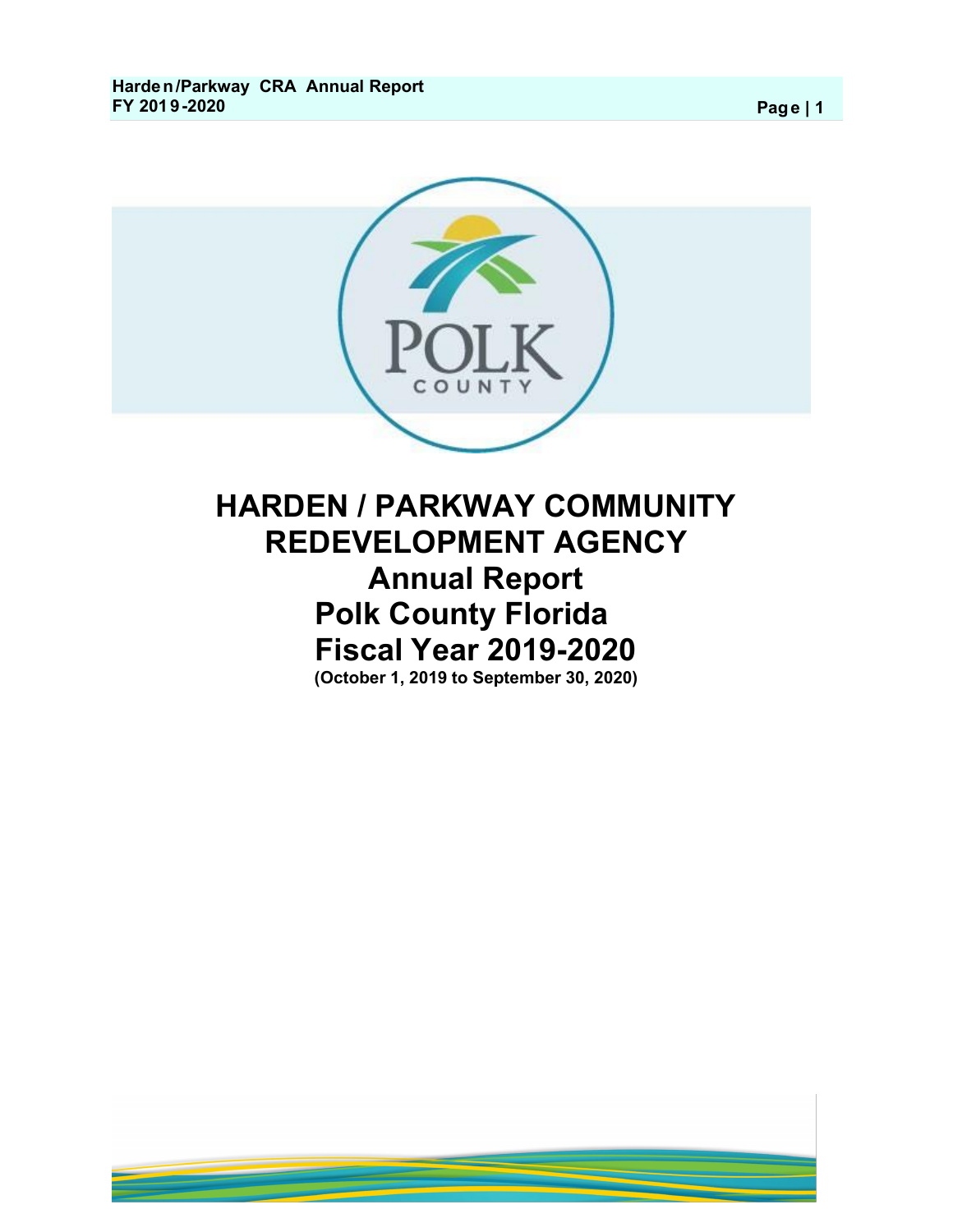| <b>Section I: Introduction</b>         |  |
|----------------------------------------|--|
| <b>Section II: History</b>             |  |
| Section III: Harden CRA Board          |  |
| <b>Summary</b>                         |  |
| <b>Section V: Financial Statements</b> |  |

## **SECTION I INTRODUCTION**

Chapter 163.387 (8), Florida Statues, requires that Polk County Board of County Commissioners file an annual report of its financial activities with the taxing authorities each year for the preceding fiscal year. This annual report has been prepared to meet that obligation and is filed for fiscal year of 2019-2020 ending September 30, 2020.

The Agency's base year is the 2003 tax roll (\$7,549,782). The Final Tax Roll from the Polk County Property Appraiser for the area is \$109,377,886 which represents a 3.4% increase from the 2018 Final Tax Roll. Overall, the Agency's taxable value has increased by \$101,828,104 (\$7.5 million to \$109.4 million) above the base year.

This report sets forth: (1) the history of the Community Redevelopment Agency and its member commissioners, (2) organization and membership of the administration, (3) public and private capital improvement and projects accomplished, and (4) financial statements of investments, liabilities, income, and operating expenses.



*Figure 1 Harden/Parkway CRA Boundary Map*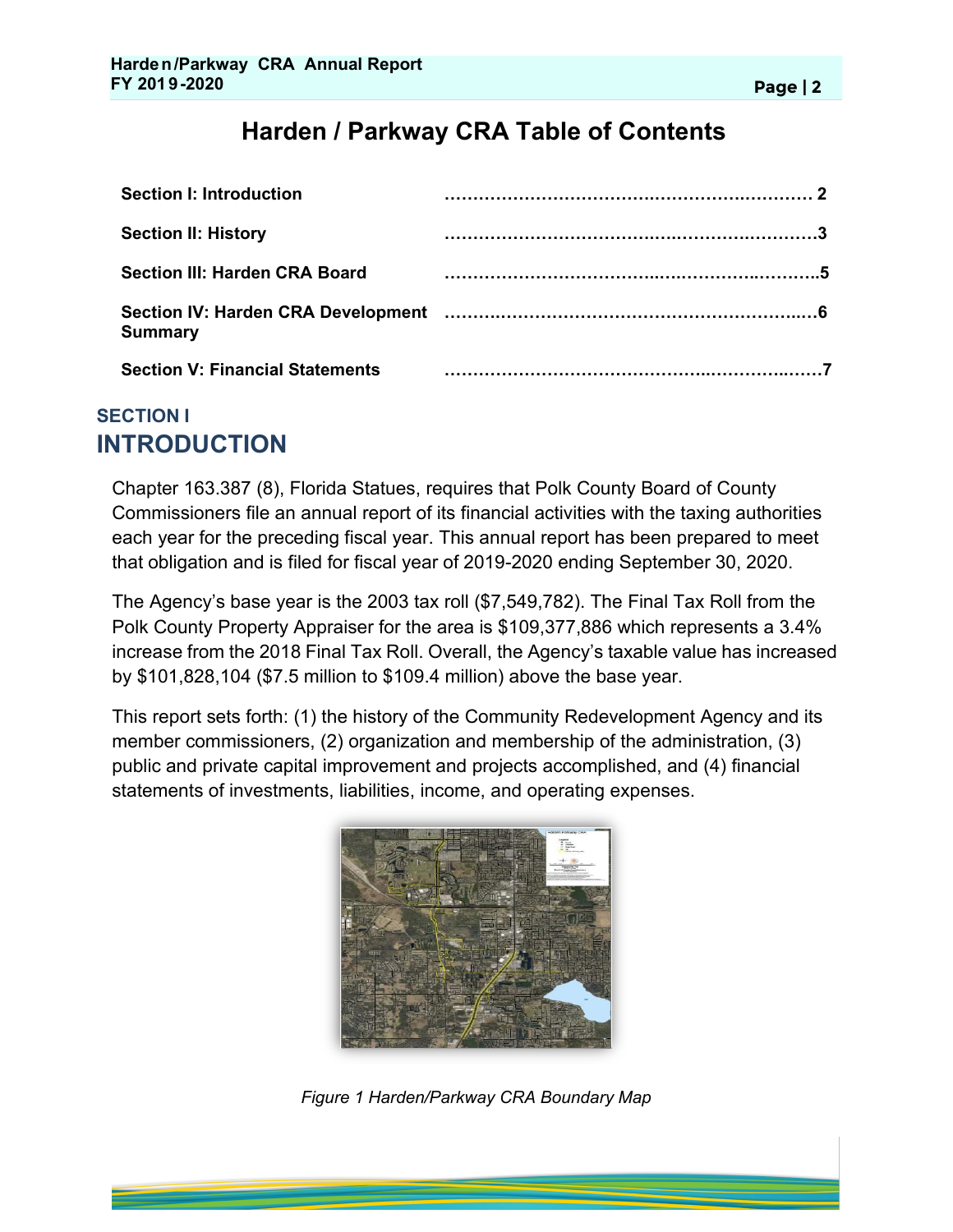## **SECTION II HISTORY**

On June 20, 2004, the Board of County Commissioners (the BoCC) approved the establishment of the Harden/Parkway Community Redevelopment Agency (Agency) through the adoption of the Community Redevelopment Plan (Plan) with Ordinance No. 2004-11 and the funding of the Plan through Ordinance No. 2004-12, which created the Agency Trust Fund. On January 21, 2004, the BoCC adopted Resolution No. 2004-10 appointing itself as the Board Members of the Agency. In accordance with the Section 163.357(1)(c), Florida Statutes, the BoCC went on to appoint the City Manager and the Community Development Department Director for the City of Lakeland to serve as two additional members of the Harden/Parkway CRA Board.

The Agency is located within the South portion of the City of Lakeland and unincorporated areas of Polk County. The purpose of the Agency is to coordinate projects and programs to rehabilitate, conserve, and redevelop the Harden/Parkway community. The Agency lies within District 1 of the County.

The Agency encompasses lands located within the southern portion of the City of Lakeland and unincorporated areas of Polk County. These lands are predominately road right of ways along Harden Boulevard and South Florida Avenue. Polk County had the statutory authority to establish a redevelopment area in a municipality located within Polk County and was supported by the City of Lakeland in utilizing this approach. The County and City established an Interlocal Agreement to cooperate in creating this CRA for the purpose of eliminating transportation system blight in the area which originally had adverse impacts upon both County and City governments and the citizenry.

The purpose of the Agency CRA Plan was to provide the program framework to relieve the transportation blight conditions, avoid economic disuse of potentially viable properties, and provide the funding mechanism to jointly address the necessary transportation improvements. The County borrowed the funds to complete approximately \$11.2 million of transportation and roadway improvements prior to 2013. Repayment of this debt is dependent upon tax increment financing (TIF) revenues and gas tax revenue, as TIF revenue alone is insufficient to cover the debt service payment.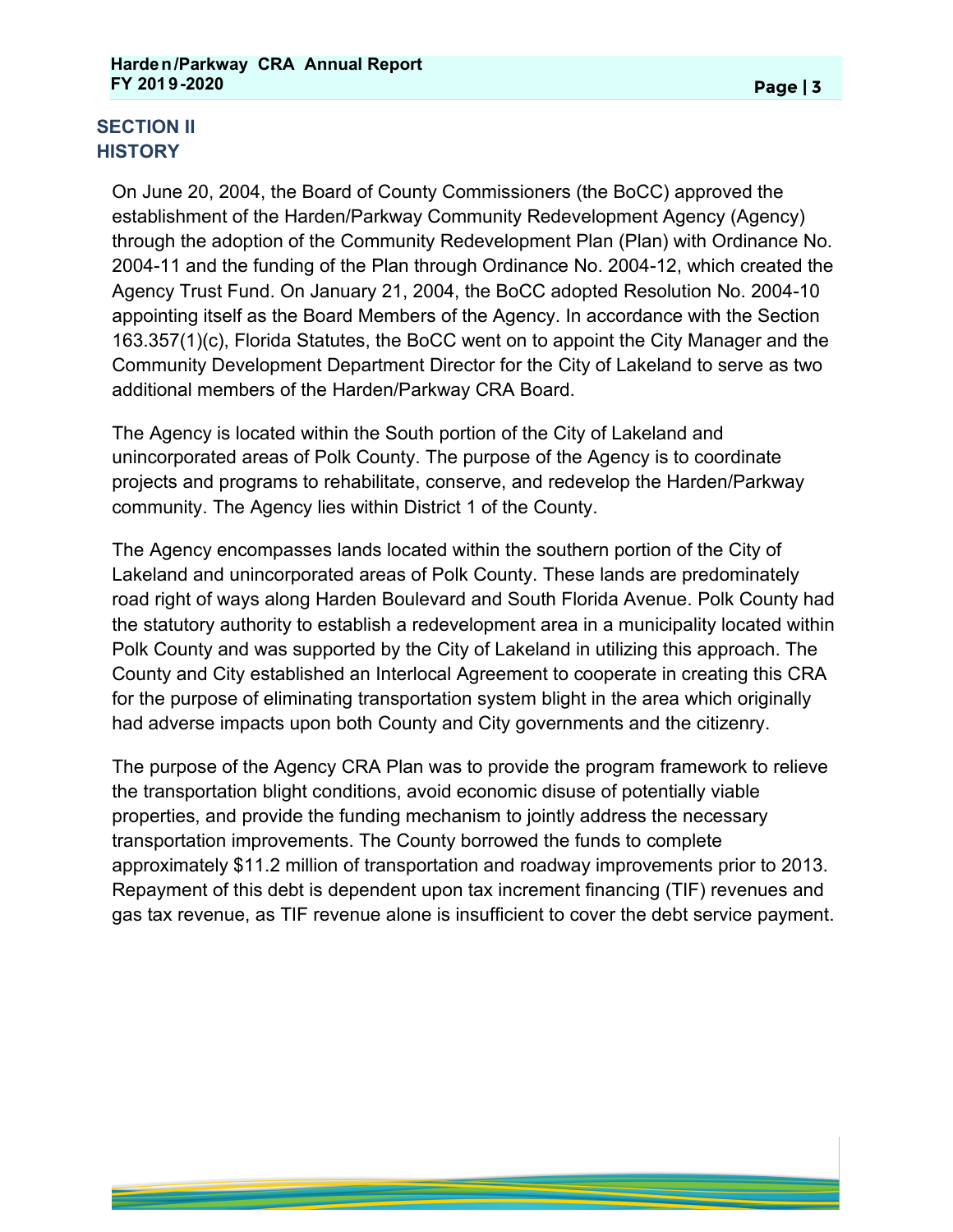

*Figure 2 Harden/Parkway CRA Topographical Map*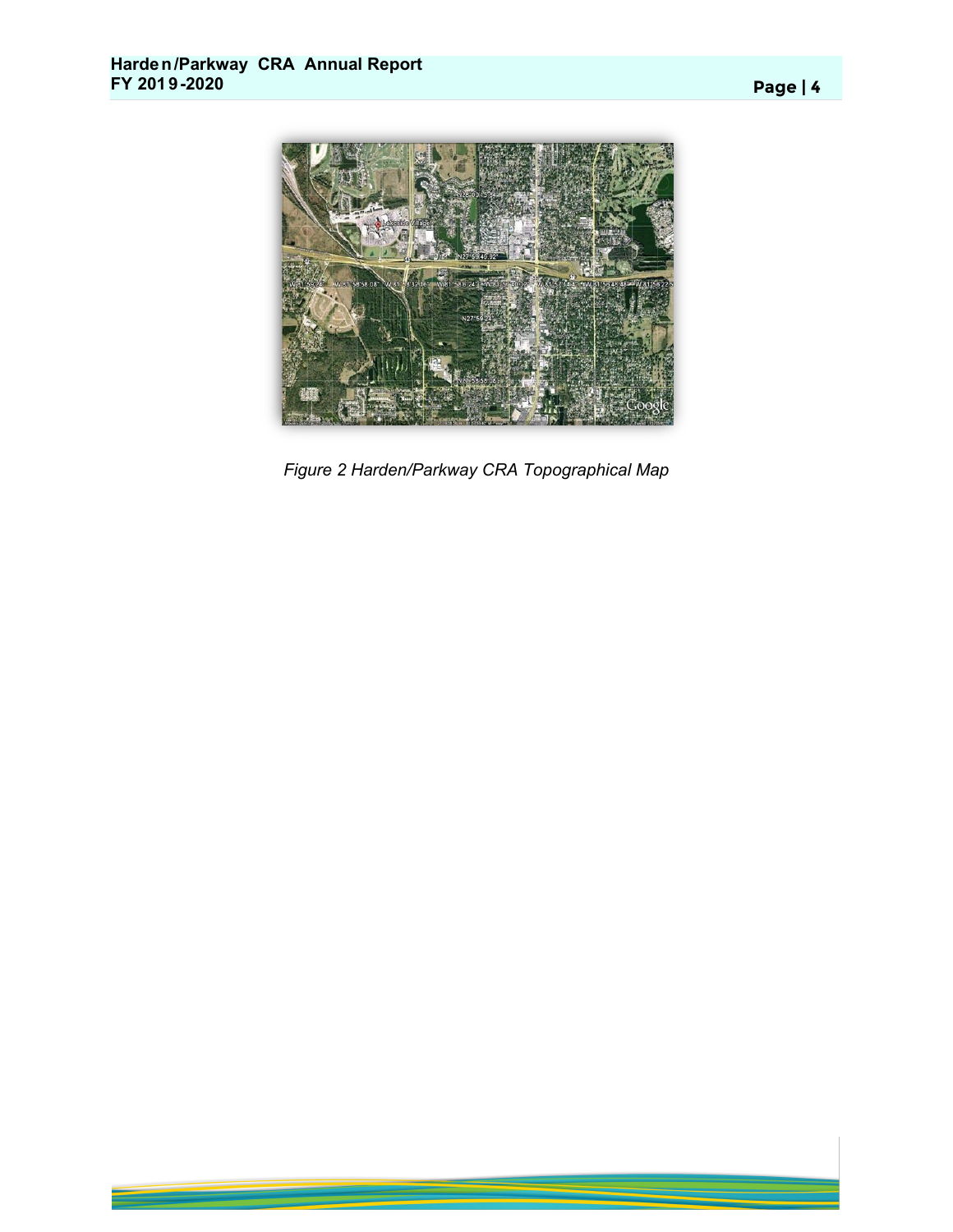## **SECTION III HARDEN CRA BOARD**

The Harden/Parkway CRA Board include the Polk County Board of County Commissioners, the City Manager of Lakeland, and the Community Development department Director for the City of Lakeland, or their designees, to serve as two additional members of the Harden/Parkway CRA Board. The appointing authority is found in Resolution No. 2004-010.The Harden/Parkway CRA Board holds meetings on an as- needed basis. Current Board Members are:

#### **Board Members**

George Lindsey, District 1, November 5, 2024 Rick Wilson, District 2, November 8, 2022 Bill Braswell, District 3, November 5, 2024 Martha Santiago, District 4, November 8, 2022 Neil Combee, District 5, November 5, 2024 Shawn Sherrouse, City Manager of Lakeland Nicole Travis, Director, Lakeland Community Development



*Figure 3 Harden/Parkway CRA Aerial View*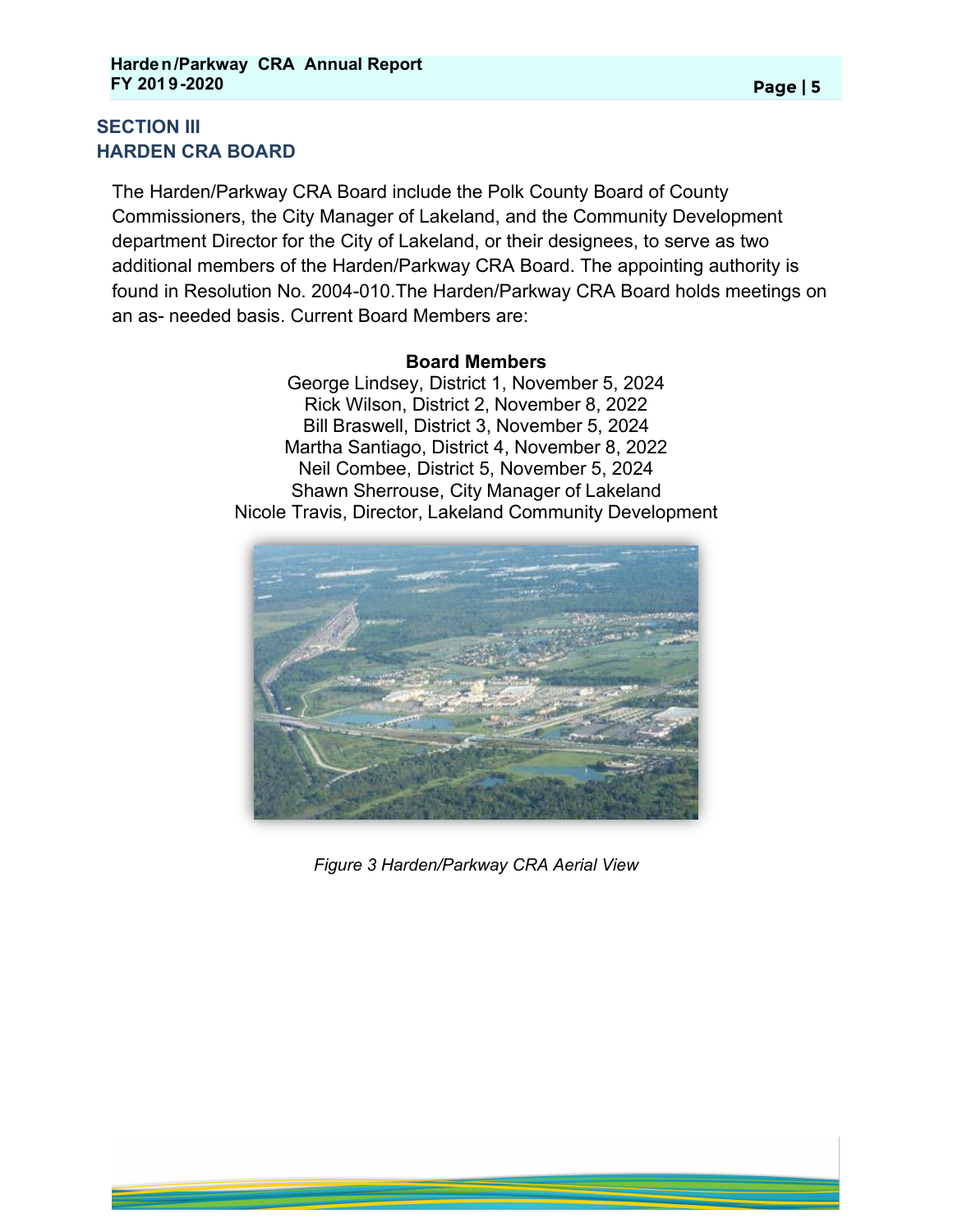## **SECTION IV HARDEN CRA DEVELOPMENT SUMMARY**

The Harden/Parkway CRA is in current debt repayment due to the County and City establishing an Interlocal Agreement to cooperate in creating this CRA, for the purpose of eliminating transportation system blight in the area as mentioned in Section II. The County borrowed the funds to complete transportation and roadway improvements prior to 2013.



*Figure 4 Harden/Parkway CRA, Lakeside Village*

The Lakeside Village retail / mixed use development is the primary commercial development in the CRA. It has not seen significant new development since its early development days, other than retail store and lease spaces changing hands. Photos shown are of the Lakeside Village Retail Development from which the majority of CRA TIF monies are generated. In addition to retail and restaurants, the development has over 40,000 square feet of mixed-use Class A office space, office space above the retail stores, and a state-of-the-art movie theater.